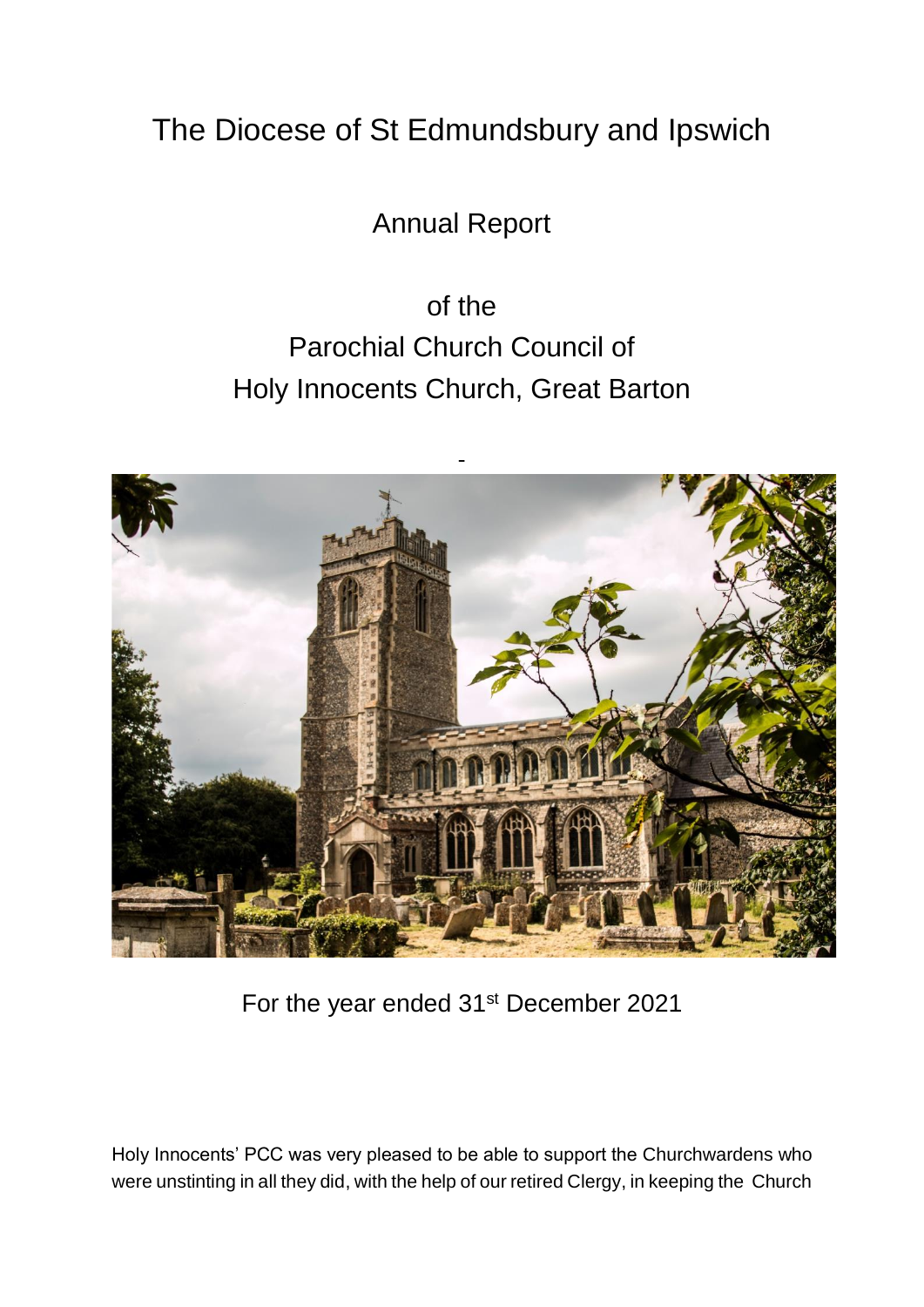truly alive in the months of interregnum, and we warmly welcomed the Rev'd Ben Edwards as our Vicar in September 2021. We look forward to supporting Fr. Ben in promoting in the ecclesiastical parish the whole Mission of the Church, pastoral, evangelical, social and ecumenical. The PCC co-operates with the PCC of St. Peter's, Thurston, within the Benefice of Great Barton and Thurston, to share resources.

Worship in personal presence in the Church was restored at Easter 2021, to everyone's joy. However many activities have not been possible in the past year due to the pandemic, but they are gradually being restored, and hopefully the coming year will see a full restoration. The PCC is committed to enabling as many people as possible to worship at our church, and to become part of our parish community at Holy Innocents. Our services and worship put faith into practice through prayer and scripture, music and sacrament.

We have done our best to keep in touch with as many people as possible through our website and Facebook pages, through emails, and through our magazine The Messenger which is now online (with printed copies available for those who need it). In particular, we try to enable ordinary people to live out their faith as part of our parish community through:

- Worship and prayer; learning about the gospel; and developing their knowledge and trust in Jesus.
- Provision of pastoral care for people living in the parish.
- Missionary and outreach work.

To facilitate these objectives when life returns to normal, it is important that we maintain the fabric of the Church of Holy Innocents, and also the Church Institute, which we use for outreach.

We have had no baptisms, but four couples married in Church this year There were seven funeral services held in Church, and three at the Crematorium conducted by members of our ministry team,. There were five committals of ashes.

We have registered for ECO Church, and have many ecological practices.